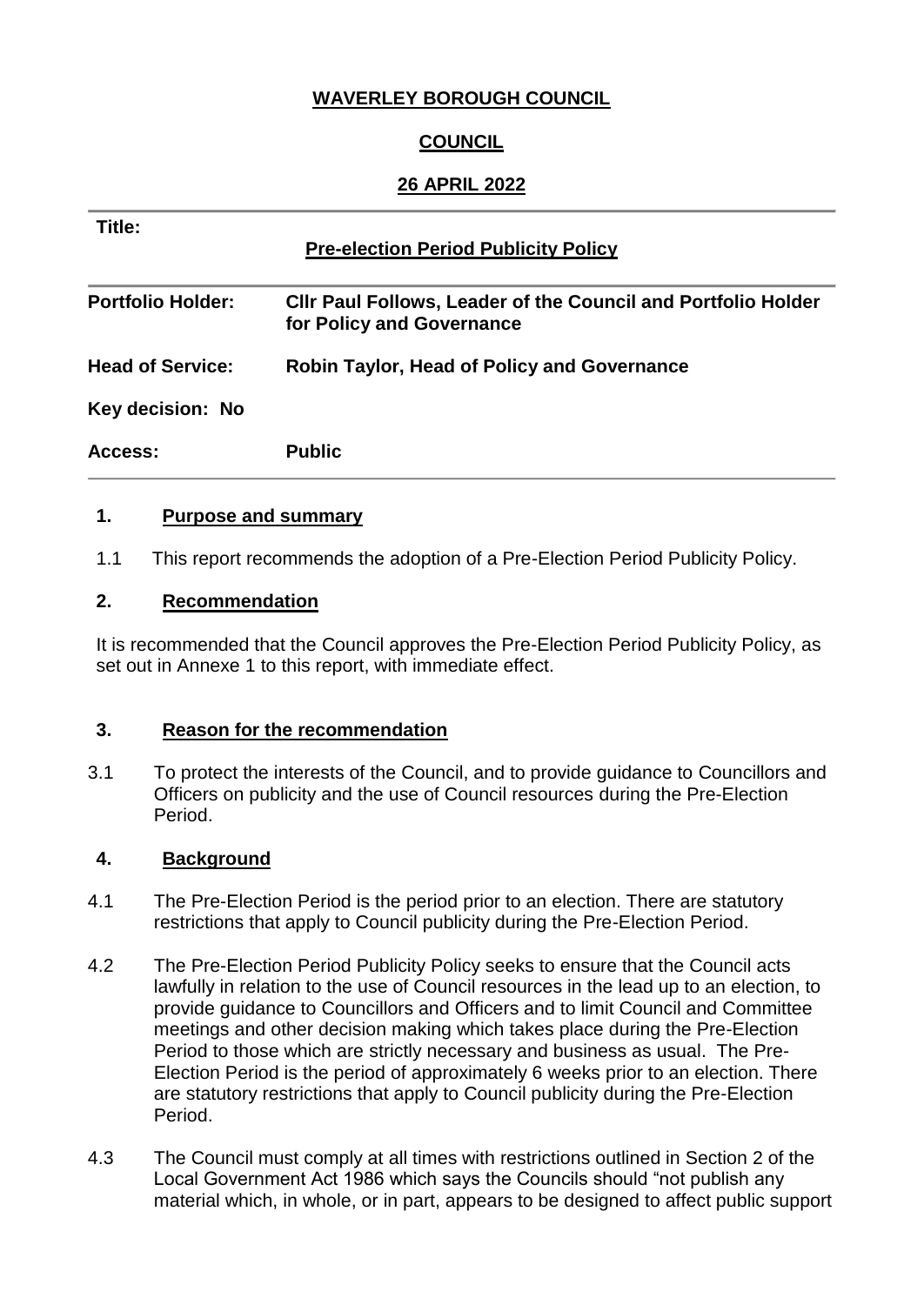for a political party". Publicity is defined as "any communication, in whatever form, addressed to the public at large or to a section of the public."

- 4.4 In addition, a Code of Recommended Practice on Local Authority Publicity published in 2011 makes it clear that particular care should be taken in periods of heightened sensitivity, such as in the run up to an election. The Code of Practice recommends that councils should generally not issue any publicity which seeks to influence voters and that publicity relating to candidates and politicians involved directly in the election should not be published unless expressly authorised by statute.
- 4.5 The Pre-Election Period Publicity Policy ('the Policy') seeks to ensure that the Council acts lawfully in relation to the use of Council resources in the lead up to an election, to provide guidance to Councillors and Officers and to limit Council and Committee meetings and other decision making which takes place during the Pre-Election Period to those which are strictly necessary and business as usual.
- 4.6 The Policy defines what is covered by 'publicity' and sets out in detail what is and is not an acceptable use of Council resources during the Pre-Election Period. Quotes included in press releases and statements issued in response to media enquiries should generally be attributed to Officers during the Pre-Election Period or the Mayor when an elected Councillor response is required. Particular care should be taken by Officers in relation to the Council's social media accounts during the Pre-Election Period.
- 4.7 A key aspect of the Policy is limiting Council and Committee meetings during the Pre-Election Period. Specifically:
	- Regular Full Council, Executive, and Committee meetings (excluding Planning Committee, Licensing Sub-Committee and Licensing Regulatory Sub-Committee) will not be scheduled during the Pre-election Period;
	- Where an unscheduled election is called, meetings scheduled to take place in the Pre-election Period (other than meetings of the Planning Committee, Licensing Sub-Committee and Licensing Regulatory Sub-Committee) may be cancelled if it is considered by the Joint Chief Executive prudent to do so; and
	- Extraordinary Full Council and/or Special Committee meetings will be arranged if, in the opinion of the Joint Chief Executive and Monitoring Officer, it is considered to be in the Council's interests to hold them for urgent items of business.
- 4.8 Other important aspects of the Policy to highlight are specific guidance for Councillors and Officers in carrying out their roles including delegated decision making. The Policy also specifically limits initiating public consultation processes during the Pre-Election Period. By-Elections are also covered in the Policy.
- 4.9 The Policy clarifies the position of the Mayor and provides guidance around the publicity from and about the Mayor.
- 4.10 The Policy makes it clear that decision making in relation to which Council and Committee meetings should proceed and the deferral of items, events and decisions are to be made by the Joint Chief Executive, in consultation which the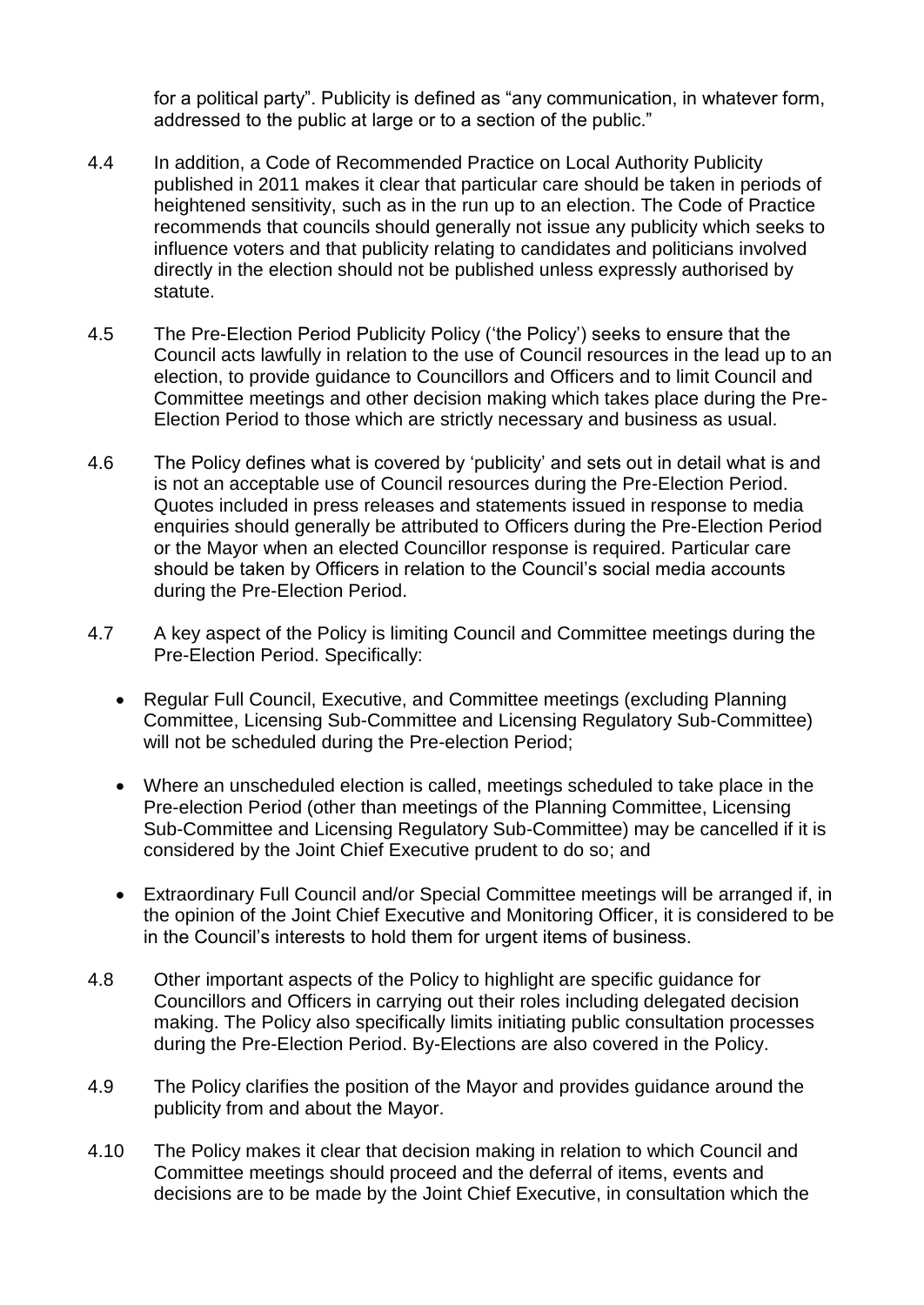Monitoring Officer, this makes the decisions non-political and gives clear accountability which is lacking currently.

## **5. Relationship to the Corporate Strategy and Service Plan**

5.1 The recommended policy supports the Councils strategic plan commitment to *open, democratic and participative governance.* 

## **6. Implications of decision**

### **6.1 Resource (Finance, procurement, staffing, IT)** *To be completed in liaison with Finance/HR. These are the substantive resource comments.*

## **6.2 Risk management**

## **6.3 Legal**

The legal position in relation to the legislation and related Code is set out within the body of this report. The purpose of policy in any context is to support consistency of decision-making in any area, and in relation to pre-election publicty the policy will support consistency as well as transparency and structure of decision-making in relation to such matters.

## **6.4 Equality, diversity and inclusion**

There are no direct equality, diversity or inclusion implications in this report. Equality impact assessments are carried out when necessary across the council to ensure service delivery meets the requirements of the Public Sector Equality Duty under the Equality Act 2010.

# **6.5 Climate emergency declaration**

The recommended policy would be expected to have a neutral impact on the Council's climate reduction objectives.

# **7. Consultation and engagement**

7.1 n/a

# **8. Other options considered**

- 8.1 There are 3 options:
	- The Council can adopt the Policy as drafted.
	- The Council can decide not to adopt the Policy and continue with the status quo.
	- The Council can ask for amendments to be made to the Policy and a further version to be drafted.